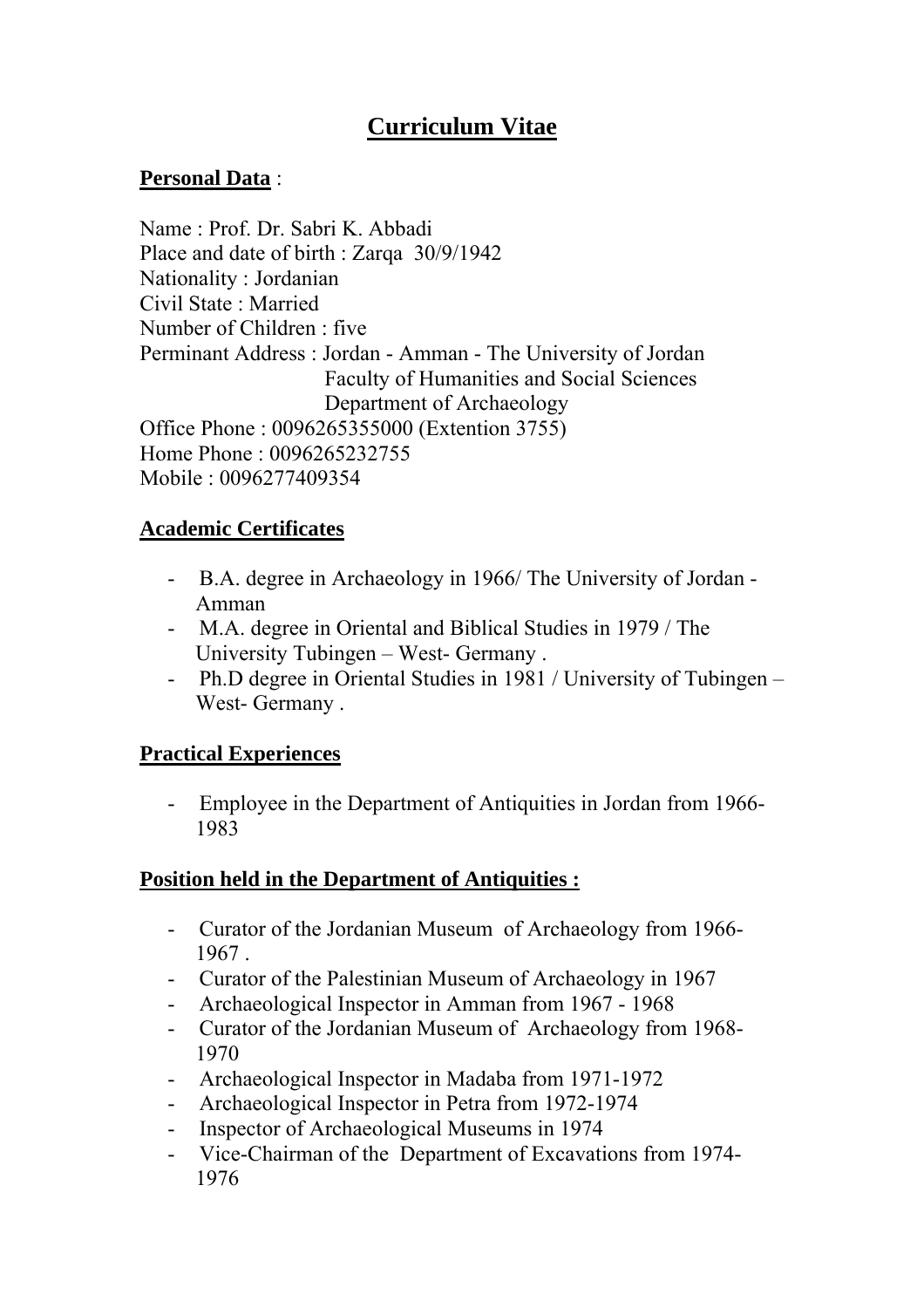- Chairman of the Department of Excavations from 1981-1983

## **Training Courses**

- Cours in The Organisation of Museums in England and Holand in 1970

### **Participation in Excavations**

- Excavation at Tell A'i /Ram-Allah in 1966 (Co-Operative **Excavation**
- Excavation at Tell Hisban in 1969 (Co-Operative Excavation)
- Excavation at Amman Castle , Supervised by Sir. Dornmann in 1970 (Co-Operative Excavation)
- Excavation in Petra , Supervised by Sir. Sami Maddah in 1969 (Jordanian Excavtion)
- Excavations in Sahab for two years , supervised by Dr. Mu'awia Ibrahim in 1974 and 1975
- Archaeological Survey in the Jordan Valley , supervised by Dr. Mu'awia Ibrahim , Dr. Khair Yaseen and Dr. James Sur in 1975
- Excavation at Na'ur in 1972
- Excavation at Majaadil/Tafileh in 1972
- Supervision on the Restoration of the Gate of Petra and the Court and the Baida' in 1973
- Excavation at Bassa/Wadi-Essir in 1974
- Excavation at Jebel al-Joufa Mount in 1983
- Excavation at Abu-Nusair in 1983, Awarded by the University of Jordan (UJ)
- Archaeologyical Survey at the Jebel Qurma / Azraq in 1983 The  $(UJ)$
- Archaeological Survey at Fahda and Fahdawi in al-Safawi in 1994 - The University of Yarmouk
- Archaeiolgical Survey at Wadi al-Hashad in al-Safawi for the Safaitic Inscriptions in 1995 , 1996 and 1997

#### **Academic experience**

- 1983 Instructor in the Department of Archaeology/The University of Jordan
- 1989 Associate Professor
- 1990 Chairman of the Department of Archaeology , the U.J
- 1994 Visitor Professor in the Institute of Archeology and Anthrobology / The University of Yarmouk